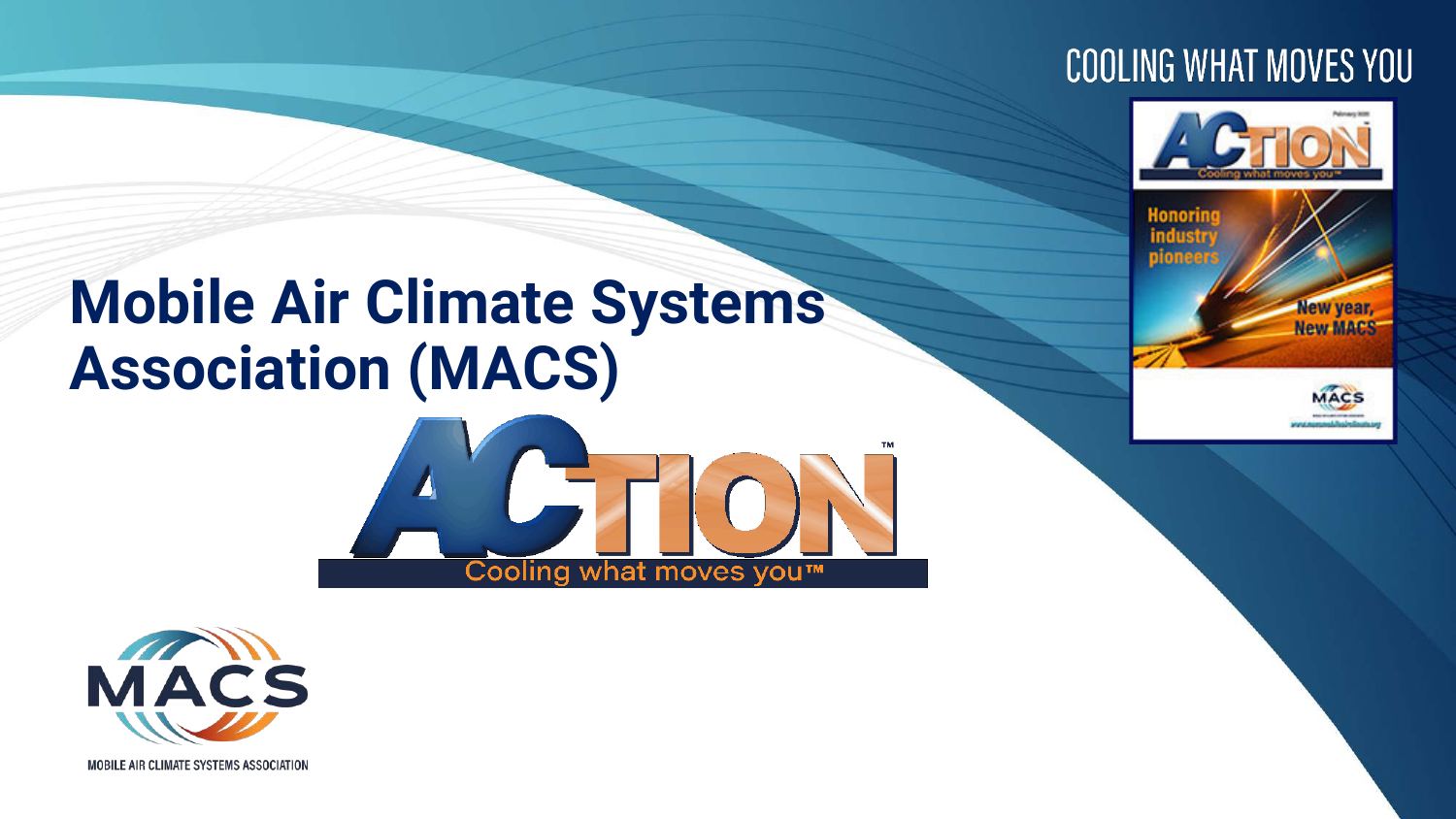

### **Factual Overview**

# *ACTION* **magazine is the publication of the Mobile Air Climate Systems Association (MACS) a non-profit trade association. Publishing 8 annual issues.**



**(February, March, April, May, June, July/Aug, Sep/Oct, Nov/Dec)**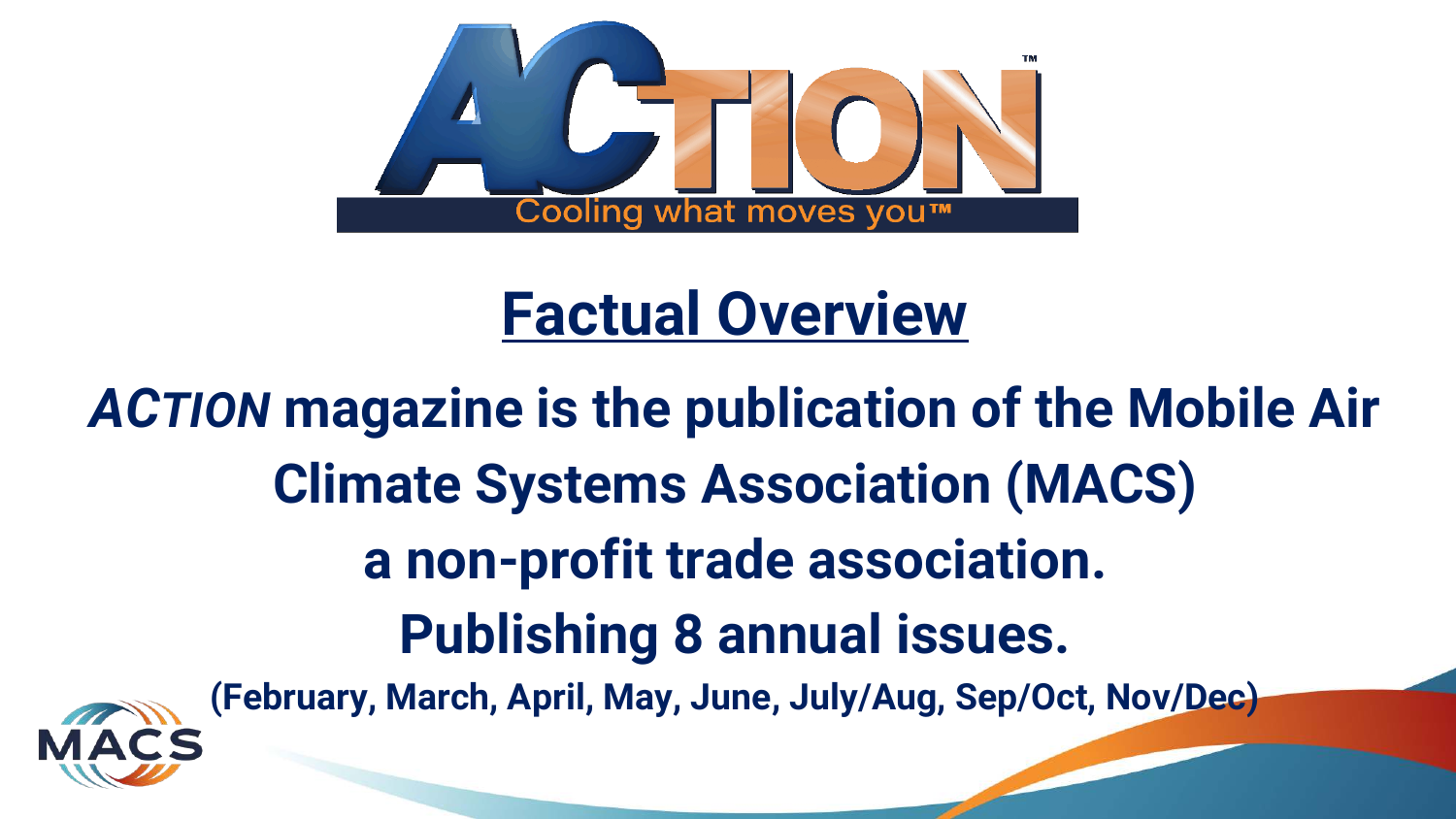

# **(MACS) is the leading provider for U.S. EPA required Section 609 certification for mobile A/C technicians.**

**In order to repair mobile A/C systems technicians must achieve Section 609 Certification**

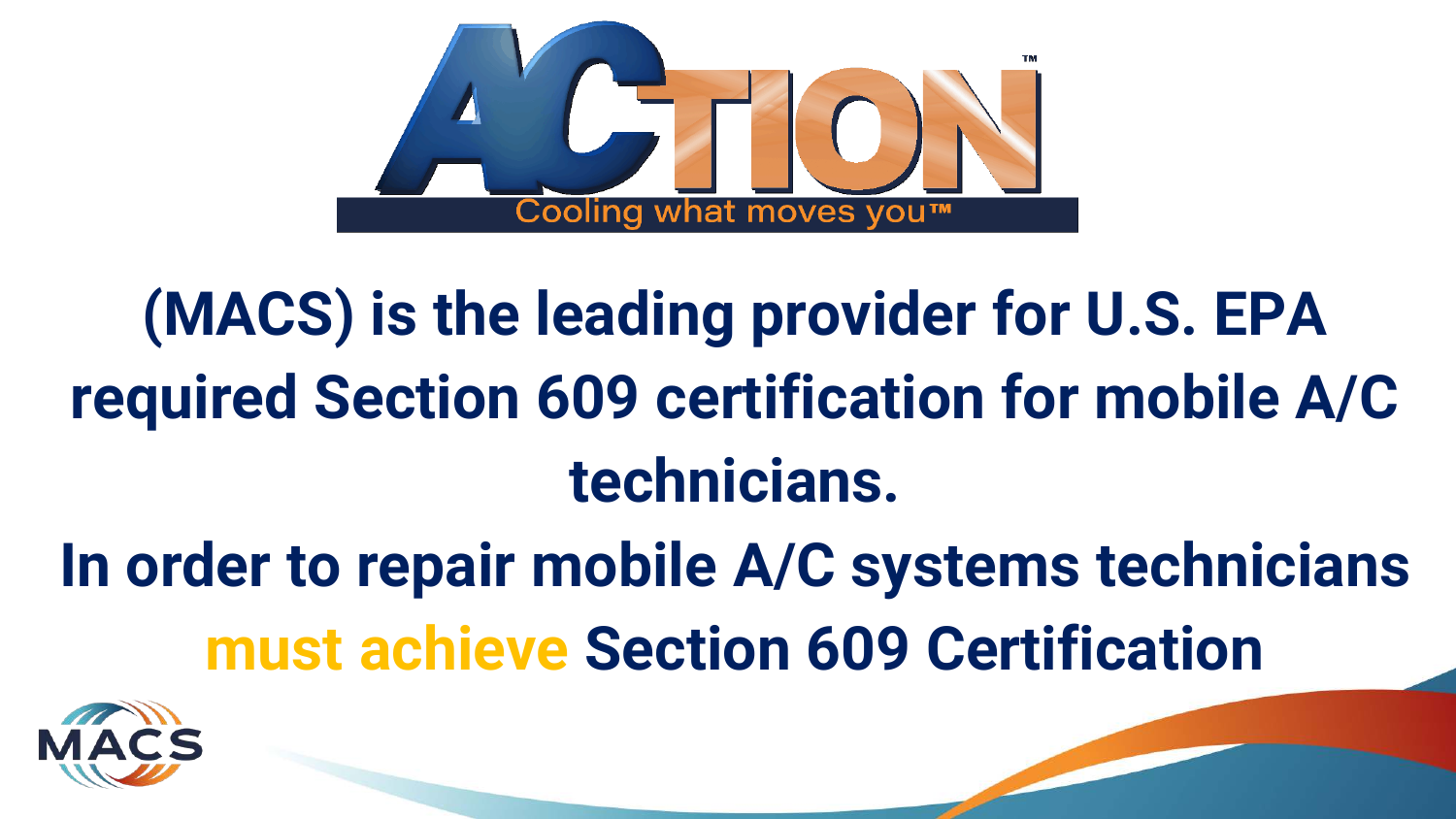

**MACS has the certification data for 1,300,000+ mobile A/C professionals and their employers that include independent auto repair shops, chain repair shops, OEM dealerships, commercial and municipal fleets, truck repair specialists and any professional business that performs service on vehicle air conditioning systems.**

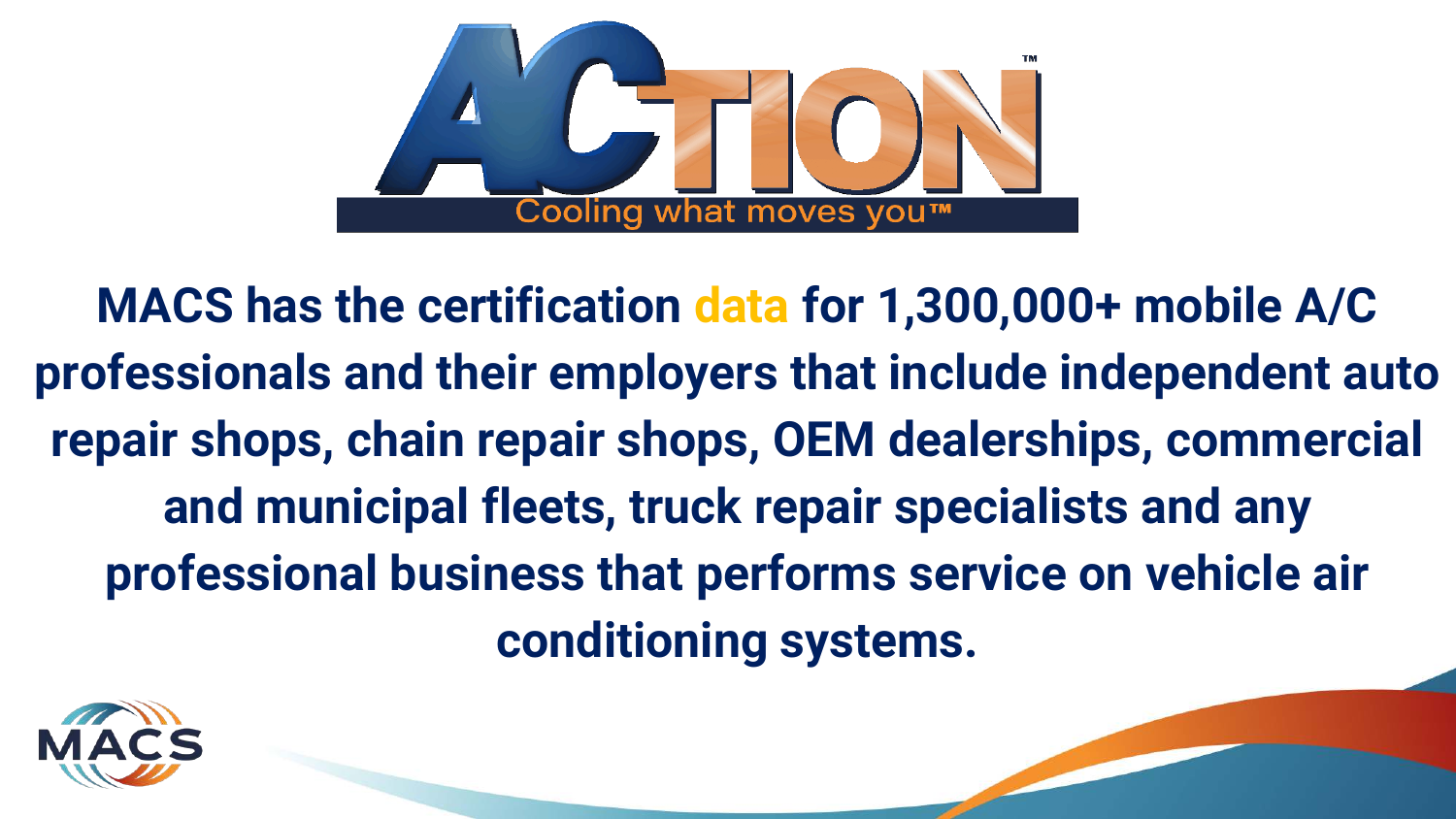

**The access to the data for certified technicians and their service and repair shops is what makes** *ACTION™* **magazine such a valuable asset to advertisers who wish to reach the mobile A/C and engine cooling system product end user...your customer. No other publication is laser focused on this niche market data.**

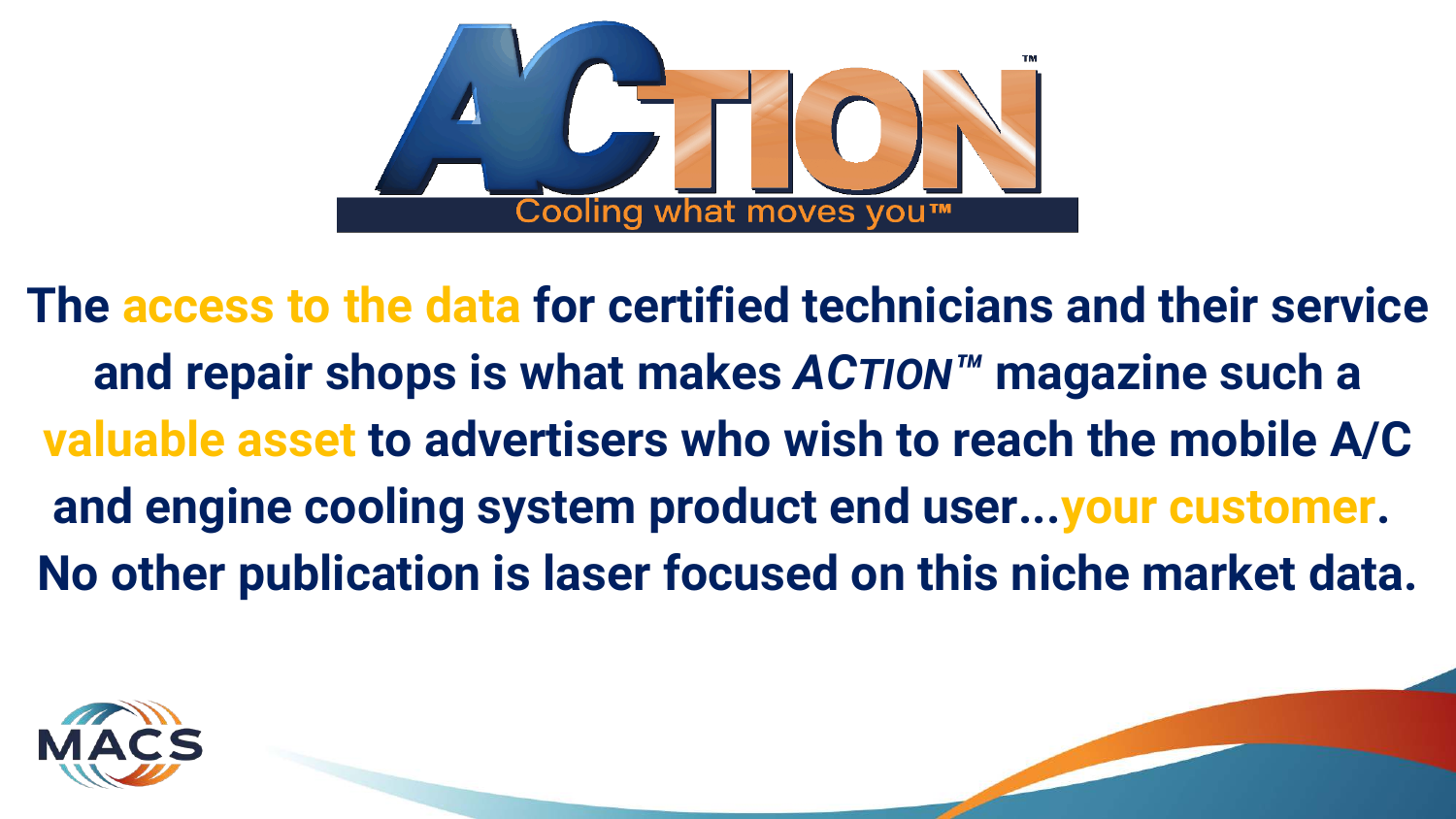



### **MACS ACTION magazine reaches 13,000 in**

### **and the digital issue is pushed out to 30,000 email addresses**

**at the same time and is cross promoted through MACS Facebook, Twitter, Linkedin and Instagram platforms. MACS digital publication averages 24,000 page views per issue.**

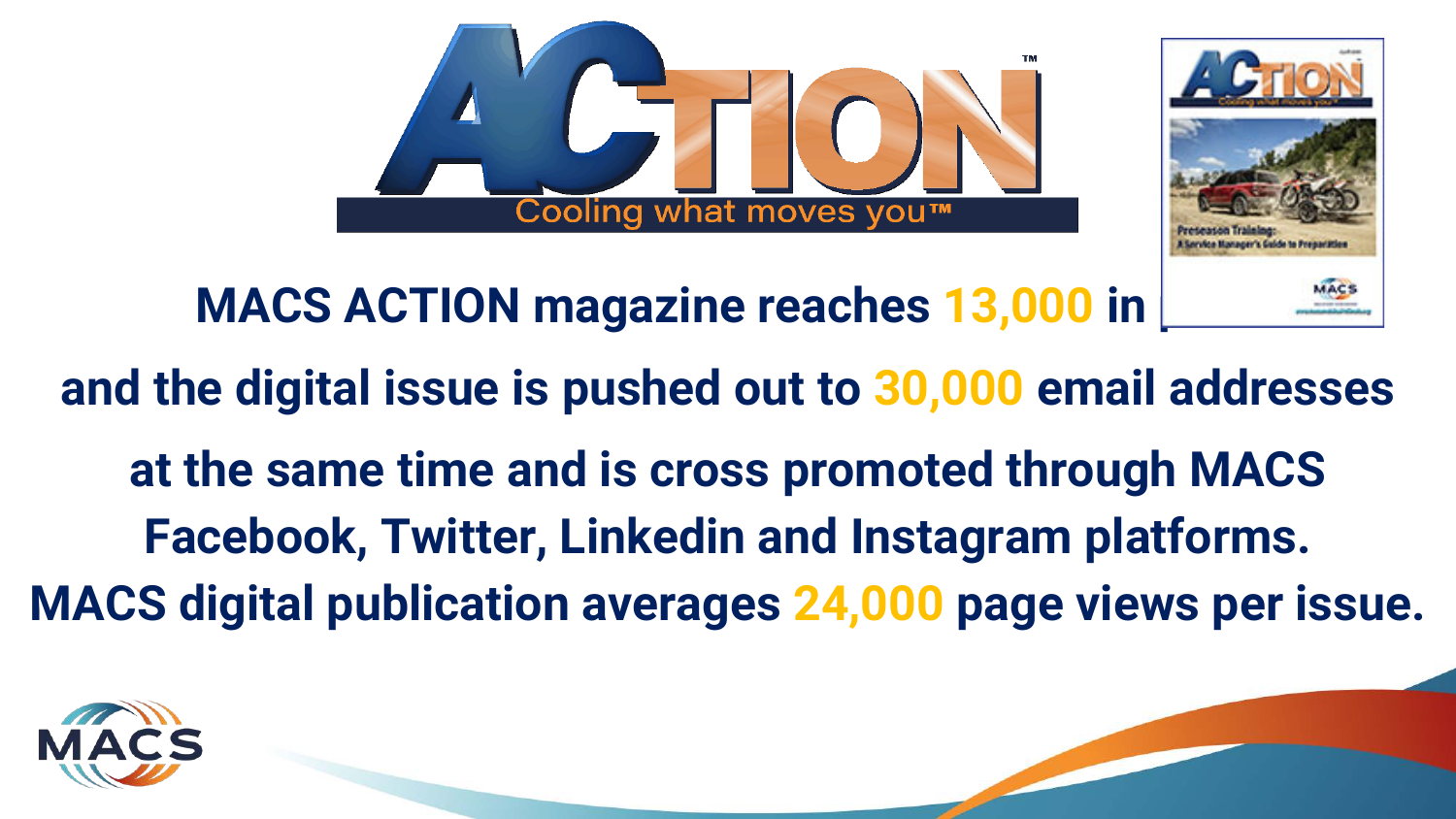

• **MACS** *ACTION* **magazine rotates our mailing list to use the newest data coming into our data base each issue after fulfilling issues to members and subscribers.** 

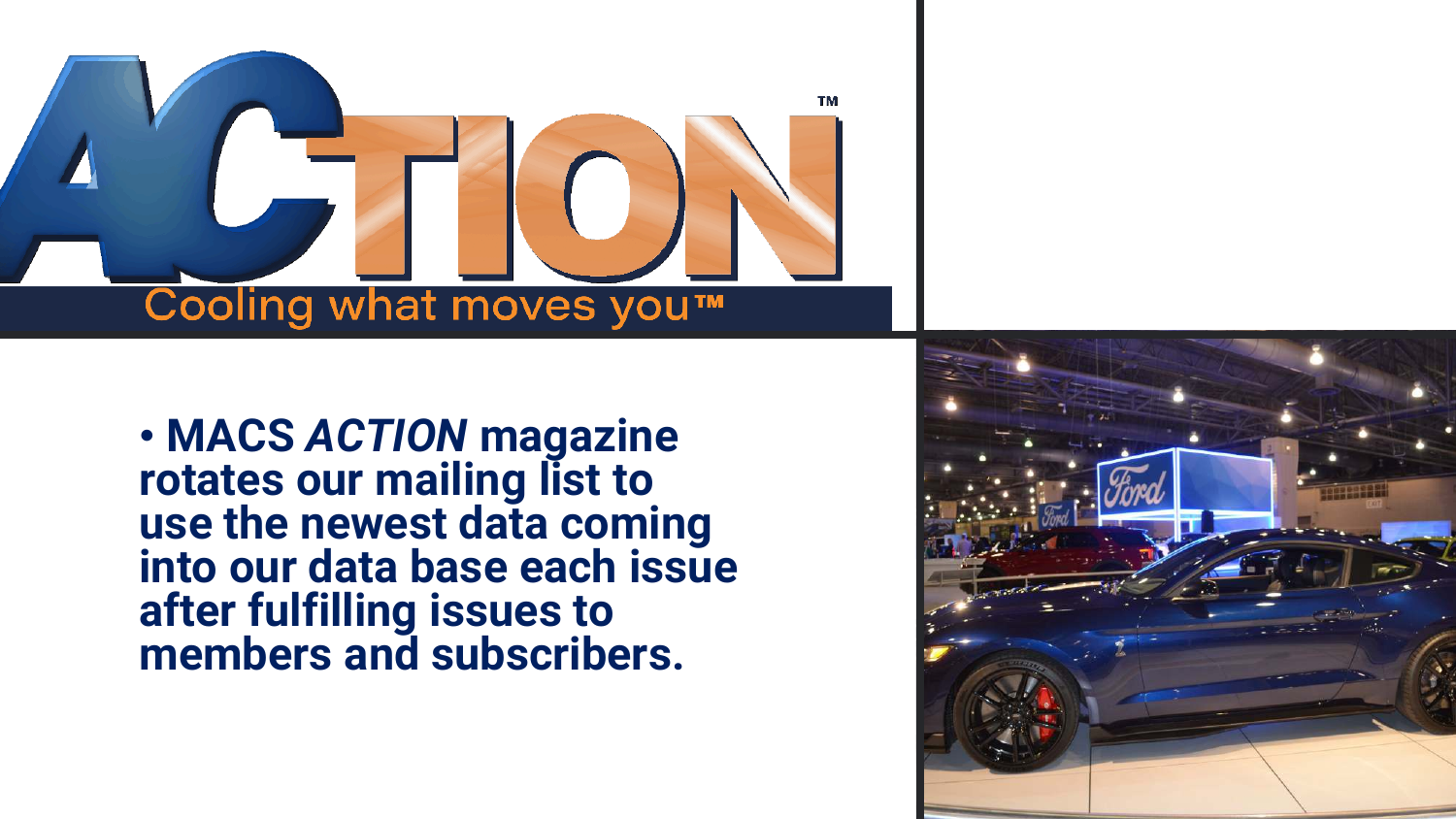

## **MACS has been honored over 100 times for editorial excellence and is the industry journal for the mobile A/C industry.**